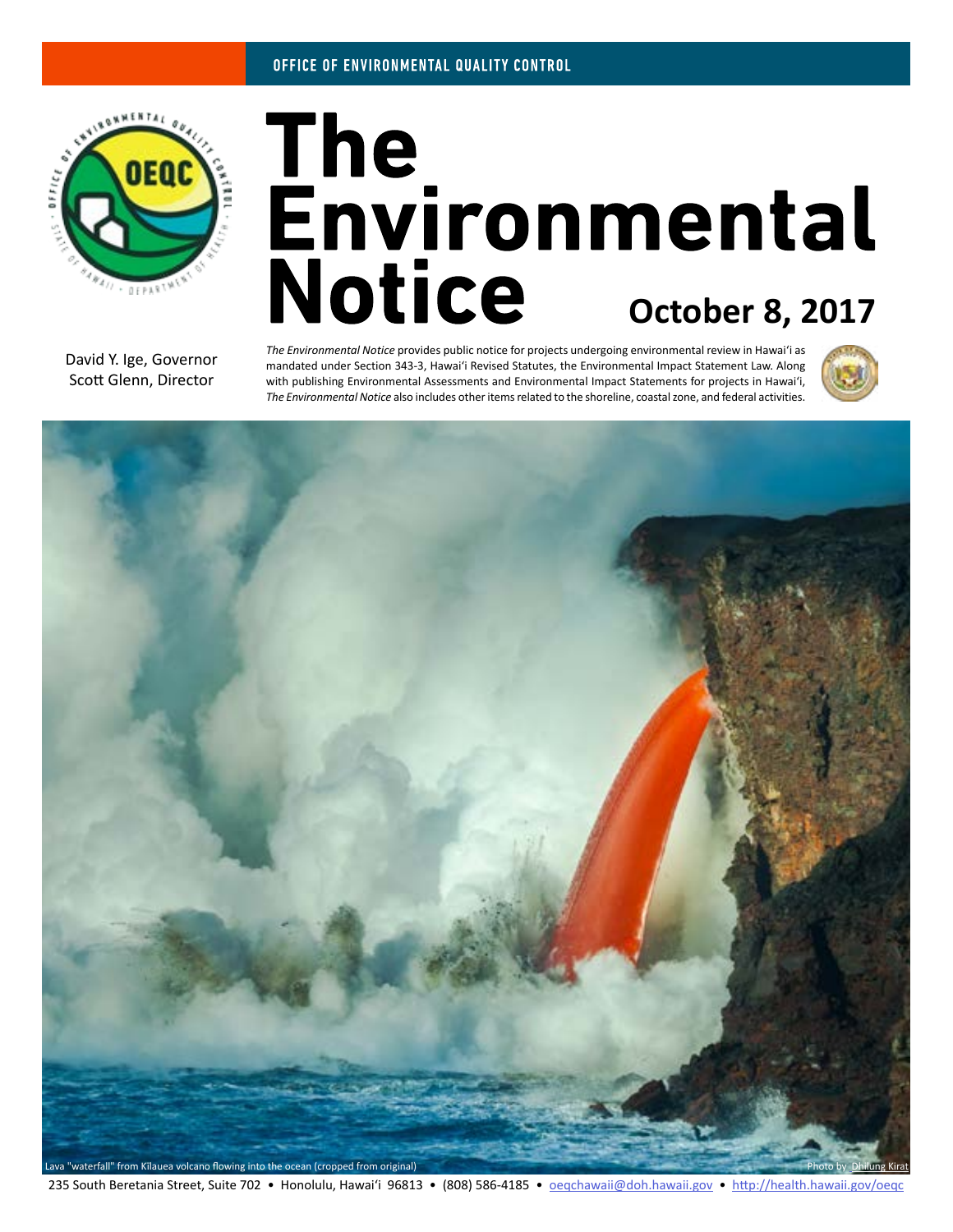# Table of Contents

| STATEWIDE MAP OF NEW HRS CHAPTER 343 ACTIONS_________2 HABITAT CONSERVATION PLAN___________________________7 |                                                                |  |
|--------------------------------------------------------------------------------------------------------------|----------------------------------------------------------------|--|
| <b>MAUI</b>                                                                                                  | <b>NATIONAL HISTORIC PRESERVATION ACT, SECTION 106 CONSUL-</b> |  |
|                                                                                                              |                                                                |  |
| LANA'I                                                                                                       |                                                                |  |
| Lāna'i Exclusive Moorings FEA (FONSI)                                                                        | Applications for Shoreline Certification___________________8   |  |
| <b>O'AHU</b>                                                                                                 | Proposed Shoreline Certifications and Rejections               |  |
| Dowsett Highlands Relief Sewer FEA (FONSI) ____________4 COASTAL ZONE MANAGEMENT NOTICES___________________9 |                                                                |  |
| Kamehameha Highway Wastewater Pump Station Force Main                                                        | Special Management Area (SMA) Minor Permits                    |  |
|                                                                                                              |                                                                |  |
| Nohona Hale Affordable Micro-Unit Housing FEA (FONSI) 5 GLOSSARY OF TERMS AND DEFINITIONS                    |                                                                |  |
| KAUA'I                                                                                                       |                                                                |  |
| 'Aliomanu Road Repair Update DEA (AFNSI)                                                                     |                                                                |  |
| 'Ōpaeka'a Bridge Replacement FEA (FONSI)                                                                     |                                                                |  |

# **ANNOUNCEMENTS**

As noted previously, the *Environmental Council* is updating Hawai'i Administrative Rules (HAR) Chapter 11-200, the environmental impact statement rules. This chapter establishes the procedures, content requirements, criteria and definitions for applying Hawai'i Revised Statutes (HRS) Chapter 343, the environmental impact statement law. [Click here](https://oeqc.civicomment.org/) to review and comment on version 0.2 of the proposed changes, which was initially considered by the Environmental Council on September 5. Click [here](http://health.hawaii.gov/oeqc/rules-update/) for more information, including a timeline for the revision process, and [click here](http://eepurl.com/cYjIuL) to sign up for email updates on the rule revision process.

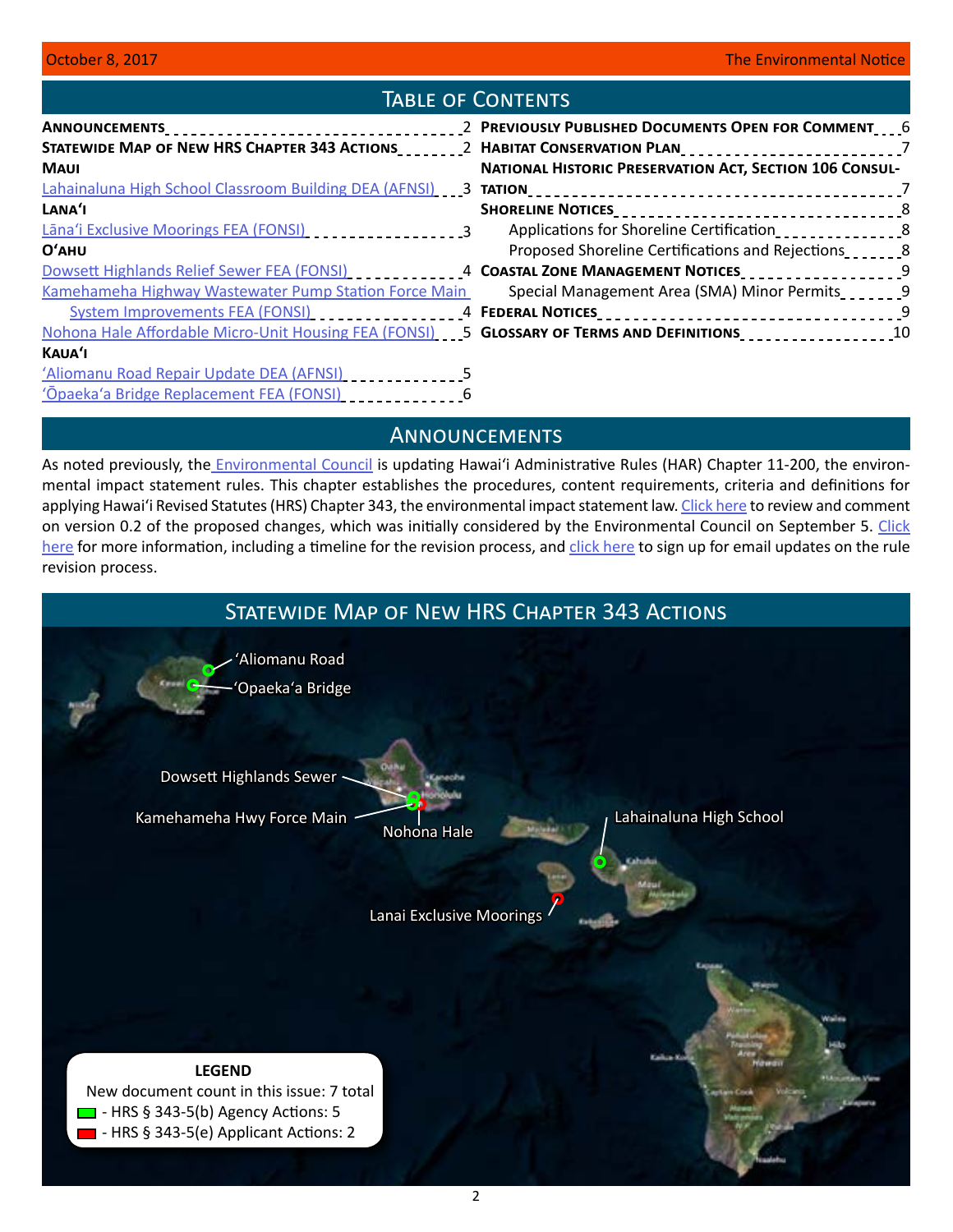## **MAUI**

## <span id="page-2-0"></span>**[Lahainaluna High School Classroom Building DEA \(AFNSI\)](http://oeqc2.doh.hawaii.gov/EA_EIS_Library/2017-10-08-MA-DEA-Lahainaluna-High-Classroom-Building.pdf)**

| <b>HRS §343-</b><br>5(a) Trigger                  | (1) Propose the use of state or county lands or the use of state or county funds                                                                                                                       |  |
|---------------------------------------------------|--------------------------------------------------------------------------------------------------------------------------------------------------------------------------------------------------------|--|
| District(s)                                       | Lahaina                                                                                                                                                                                                |  |
| TMK(s)                                            | $(2)$ 4-6-018:005 por.                                                                                                                                                                                 |  |
| Permit(s)                                         | Historic Site Review, NPDES General Permit, Variance from Pollution Controls, DCAB<br>Review, building Permit, Grading and Grubbing Permit, Certificate of Occupancy, Fire<br>Protection               |  |
| Proposing/<br><b>Determining</b><br><b>Agency</b> | Department of Education, State of Hawaii<br>Janna Mihara, Project Coordinator, Facilities Development Branch, (808) 377-8314, janna mihara@notes.K12.hi.us<br>3633 Wai'alae Avenue, Honolulu, HI 96816 |  |
| Consultant                                        | Gerald Park Urban Planner<br>Gerald Park, (808) 625-9626, gpark@gpup.biz<br>95-595 Kaname'e Street #324, Mililani, HI 96789                                                                            |  |
| <b>Status</b>                                     | Statutory 30-day public review and comment period starts. Comments are due by November 7, 2017. Please send comments<br>to the proposing/determining agency and copy the consultant.                   |  |

The classroom building is needed to accommodate growth in enrollment of high school age students in the Lahaina area and West Maui. A two level, rectangular-shaped building with a ground floor building footprint of approximately 9,975 square feet is proposed. Two general classrooms, a self-contained Special Education classroom, and Itinerant room are programmed for the ground floor. Space also is set aside for a faculty center, conference room, two offices, faculty and student restrooms, elevator, mechanical room, electrical room, telcom room, janitor's closet, and storage. The second level of approximately 8,515 square feet provides five general classrooms, restrooms for faculty and students, elevator, electrical room, and a janitor's room. In total, seven general classrooms and a self-contained Special Education room are proposed. General classroom occupancy is projected at 20 - 25 students and 10 -15 students for the Special Education classroom. An accessible walkway over the Lahainaluna Ditch will connect the new building with school facilities to the east of the building.

Lanaʻi

## **[Lānaʻi Exclusive Moorings FEA \(FONSI\)](http://oeqc2.doh.hawaii.gov/EA_EIS_Library/2017-10-08-LA-FEA-Lanai-Exclusive-Moorings.pdf)**

| <b>HRS §343-</b><br>5(a) Trigger  | (1) Propose the use of state or county lands or the use of state or county funds<br>(2) Propose any use within any land classified as a conservation district                                                            |  |
|-----------------------------------|--------------------------------------------------------------------------------------------------------------------------------------------------------------------------------------------------------------------------|--|
| District(s)                       | Lāna'i                                                                                                                                                                                                                   |  |
| TMK(s)                            | Seaward of Mānele Boat Harbor and Lāna'i South Shore                                                                                                                                                                     |  |
| Permit(s)                         | Various (see document)                                                                                                                                                                                                   |  |
| <b>Approving</b><br><b>Agency</b> | Department of Land and Natural Resources (DLNR), State of Hawai'i<br>Ed Underwood, Division of Boating and Ocean Recreation, (808) 587-1966,<br>Ed.R.Underwood@hawaii.gov, 4 Sand Island Access Road, Honolulu, HI 96819 |  |
| <b>Applicant</b>                  | Pūlama Lāna'i<br>Lynn McCrory, (808) 237-2001, Imccrory@pulamalanai.com<br>733 Bishop Street, Suite 2000 Honolulu, HI 96813                                                                                              |  |
| Consultant                        | Ho'okuleana LLC<br>Peter T Young, (808) 226-3567, PeterYoung@Hookuleana.com<br>1539 Kanapu`u Drive, Kailua, HI 96734                                                                                                     |  |
| <b>Status</b>                     | [FEA-FONSI] Finding of No Significant Impact (FONSI) determination.                                                                                                                                                      |  |

Pūlama Lānaʻi is proposing two types of boat moorings: (a) exclusive, permanent moorings offshore of Mānele Boat Harbor (there will be four mooring sites off of Mānele Boat Harbor; however, at this time only two are intended to be installed and used) and (b) exclusive, day-use dive site moorings off the South Shore of Lānaʻi; two are proposed: one near Moku Naio (aka 'Coral Garden') and the other near Poʻopoʻo (aka 'Ridgeline'). The day-use moorings are intended for mooring boats for guests to participate in commercial recreational activities, with approved Lānaʻi-based vendor vessels or Pūlama Lānaʻi-owned vessels transporting guests to the moorings from the Mānele Boat Harbor. While existing publicly accessible day-use moorings are available in the general area, the proposed moorings in this action will be exclusive to Pūlama Lānaʻi and its vendors/guests.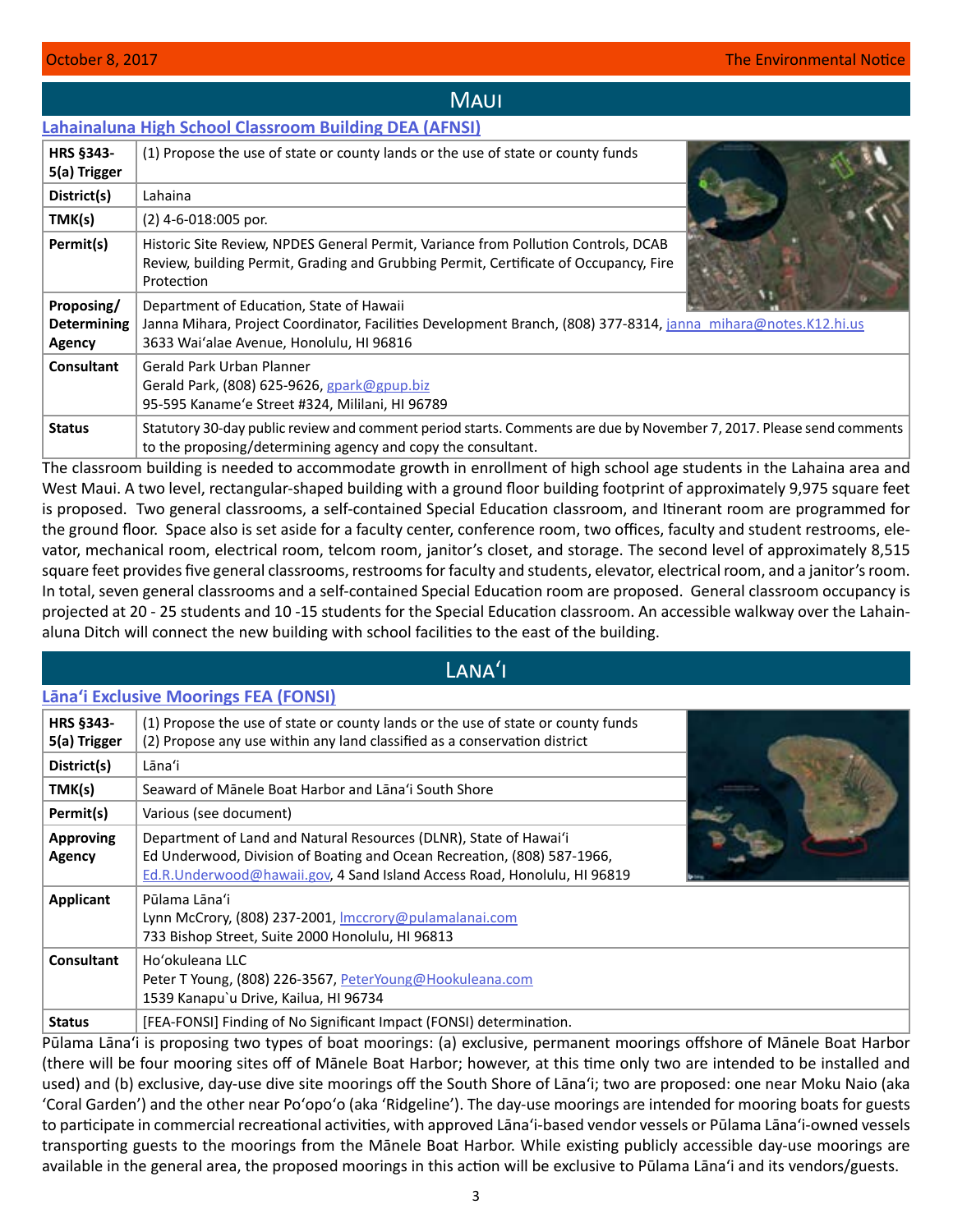# Oʻahu

## <span id="page-3-0"></span>**[Dowsett Highlands Relief Sewer FEA \(FONSI\)](http://oeqc2.doh.hawaii.gov/EA_EIS_Library/2017-10-08-OA-Dowsett-Highlands-Final-EA.pdfhttp://oeqc2.doh.hawaii.gov/EA_EIS_Library/2017-10-08-OA-Dowsett-Highlands-Final-EA.pdf)**

| HRS §343-<br>5(a) Trigger                  | Propose the use of state or county lands or the use of state or county funds                                                                                                                                                                         |  |
|--------------------------------------------|------------------------------------------------------------------------------------------------------------------------------------------------------------------------------------------------------------------------------------------------------|--|
| District(s)                                | Honolulu                                                                                                                                                                                                                                             |  |
| TMK(s)                                     | N/A                                                                                                                                                                                                                                                  |  |
| Permit(s)                                  | Various (see document)                                                                                                                                                                                                                               |  |
| Proposing/<br><b>Determining</b><br>Agency | Department of Environmental Services, City and County of Honolulu<br>Ms. Shelle Silva, P.E., (808) 768-8763, shelle.silva@honolulu.gov<br>Division of Wastewater Engineering & Construction<br>650 South King Street, 14th Floor, Honolulu, HI 96813 |  |
| Consultant                                 | Lance Fukumoto, (808) 944-1821, P.E. Ifukumoto@fukunagaengineers.com<br>1357 Kapiolani Blvd., Suite 1530, Honolulu, HI 96814                                                                                                                         |  |
| <b>Status</b>                              | Finding of No Significant Impact (FONSI) determination.                                                                                                                                                                                              |  |

The proposed project will improve the City and County of Honolulu's sanitary sewer system by addressing hydraulic capacity inadequacy in existing trunk sanitary sewers, while also addressing structural and operation and maintenance issues. These improvements primarily include the construction of new relief sewers within city and state right-of-ways, and also include replacement/relief sewers, and repair and rehabilitation of existing sewers, to address local conditions. The primary project to implement these improvements will be the City and County of Honolulu, Department of Environmental Services, Division of Wastewater Design and Construction's Dowsett Highlands Relief Sewer Project, Job Nos. 05-17 and 06-17, which will involve the design and construction of approximately 16,850 linear feet of 8-inch to 24-inch diameter new gravity relief sewers with a main alignment of 14,500 linear feet along Nu'uanu Pali Drive, Dowsett Avenue, Pali Highway and Nu'uanu Avenue, ending at School Street. The proposed project will have short-term traffic impacts associated with construction which will be coordinated with city and state agencies and the general public. No long-term impacts are anticipated.

## **[Kamehameha Highway Wastewater Pump Station Force Main System Improvements FEA \(FONSI\)](http://oeqc2.doh.hawaii.gov/EA_EIS_Library/2017-10-08-OA-FEA-Kamehameha-Highway-Wastewater-Pump-Station-Force-Main.pdf)**

| <b>HRS §343-</b><br>5(a) Trigger           | (1) Propose the use of state or county lands or the use of state or county funds<br>(2) Propose any use within any land classified as a conservation district                                                                                                                                    |  |
|--------------------------------------------|--------------------------------------------------------------------------------------------------------------------------------------------------------------------------------------------------------------------------------------------------------------------------------------------------|--|
| District(s)                                | Honolulu                                                                                                                                                                                                                                                                                         |  |
| TMK(s)                                     | Portions of [1] 1-1-003: 004, 138, 204, 205, 206, 207, 212 & 239; 1-2-021:035 & 036                                                                                                                                                                                                              |  |
| Permit(s)                                  | Department of the Army Permit (Rivers and Harbors Act Section 10), Clean Water Act<br>Section 401 Water Quality Certification, Special Management Area Permit, NPDES,<br>Conservation District Use Permit, Permit to Perform Work Upon State Highways,<br><b>Community Noise Permit/Variance</b> |  |
| Proposing/<br><b>Determining</b><br>Agency | Department of Environmental Services, City and County of Honolulu<br>Kim Suzuki, (808) 768-8410, ksuzuki2@honolulu.gov<br>650 South King Street, 14th Floor, Honolulu, HI 96813                                                                                                                  |  |
| <b>Consultant</b>                          | CH <sub>2</sub> M HILL<br>Tony Ali, (808) 440-0208, Tony.Ali@ch2m.com<br>1132 Bishop Street, Suite 1100, Honolulu, HI 96813                                                                                                                                                                      |  |
| <b>Status</b>                              | Finding of No Significant Impact (FONSI) determination.                                                                                                                                                                                                                                          |  |

The Department of Environmental Services proposes to construct a new 36-inch sewer force main between the Kamehameha Highway Wastewater Pump Station located adjacent to Keʻehi Lagoon Park and the Kapālama Interceptor Relief Sewer located in the Kalihi Kai industrial area off Sand Island Access Road. The new force main would provide a backup facility to divert flows if the active 42-inch force main fails. This diversion capability is required under the First Amended 2010 Wastewater Consent Decree. The total length of the new force main is estimated at 3,100 linear feet. Of this length, approximately 2,000 linear feet would be installed by horizontal directional drilling and 1,100 linear feet using open trench construction. No in-water construction activity is expected because the new force main would be pulled through a tunnel at an elevation well below the depth of the existing streams. The project would also include temporary staging areas, bypass facilities, access roads, utility connections and relocations (as needed), and site restoration. Short-term, construction-related impacts (noise, dust, and erosion) would be mitigated with best management practices to minimize effects to the environment. Adverse impacts from operation of the new facility are not anticipated.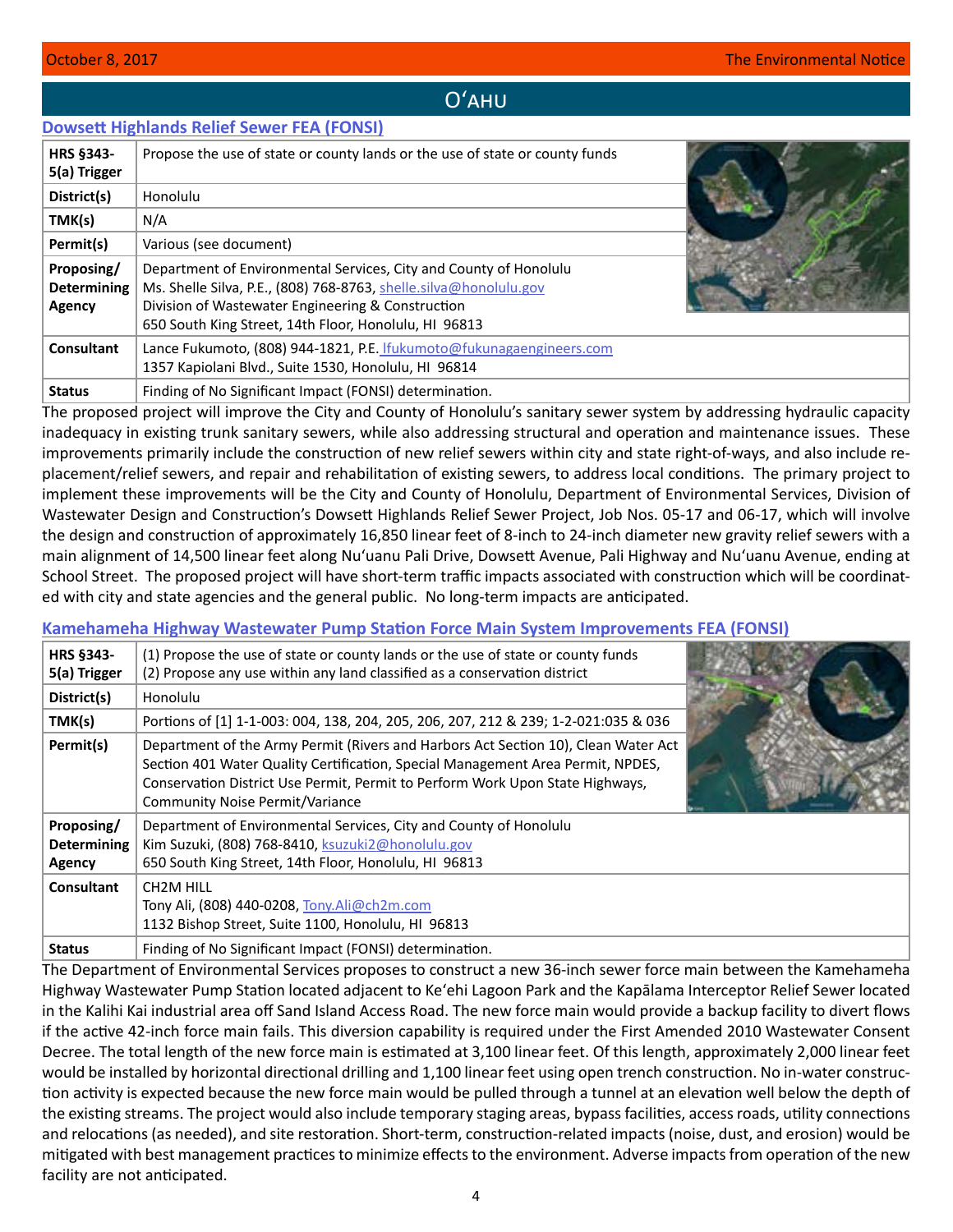# O'AHU (CONTINUED)

# <span id="page-4-0"></span>**[Nohona Hale Affordable Micro-Unit Housing FEA \(FONSI\)](http://oeqc2.doh.hawaii.gov/EA_EIS_Library/2017-10-08-OA-FEA-Nohona-Hale-Affordable-Micro-Unit-Housing.pdf)**

| HRS §343-<br>5(a) Trigger         | (1) Propose the use of state or county lands or the use of state or county funds                                                                       |  |
|-----------------------------------|--------------------------------------------------------------------------------------------------------------------------------------------------------|--|
| District(s)                       | Honolulu                                                                                                                                               |  |
| TMK(s)                            | $(1)$ 2-1-051: 014                                                                                                                                     |  |
| Permit(s)                         | Hawai'i Revised Statutes §201H-38                                                                                                                      |  |
| <b>Approving</b><br><b>Agency</b> | Hawai'i Housing Finance & Development Corporation<br>Ken Takahashi, (808) 587-0547, ken.t.takahashi@hawaii.gov<br>677 Queen Street, Honolulu, HI 96813 |  |
| <b>Applicant</b>                  | <b>Bronx Pro Group LLC</b><br>David Mosey, (718) 294-5840, dmosey@bronxprogroup.com<br>1615 Dr Martin L King Jr. Blvd., Bronx, NY 10453                |  |
| <b>Consultant</b>                 | Wilson Okamoto Corporation<br>Keola Cheng, (808) 946-2277, kcheng@wilsonokamoto.com<br>1907 South Beretania Street, Suite 400, Honolulu, HI 96826      |  |
| <b>Status</b>                     | Finding of No Significant Impact (FONSI) determination.                                                                                                |  |

Nohona Hale is envisioned as a "living" prototype of new building technologies blended with a traditional Hawaiian sense of "Ohana." Encompassing approximately 111 affordable rental micro-units (approximately 300 sq. ft. each), Nohona Hale will be constructed as a 14-story tower set upon a two-level podium that will house the lobby, living room, community spaces and management offices. In keeping with the traditional Hawaiian sense of "Ohana," Nohona Hale is expected to be home to a diverse demographic of ages and backgrounds, living under "one roof." The energy efficient micro-units will be marketed to qualified low-income individuals and couples earning 60% and below of the Area Median Income (AMI), and 10% of the project's units will be set aside to specifically serve families earning 30% AMI or less. Nohona Hale will offer a new type of mixed‐use, mixed‐income affordable housing development to Hawai'i residents earning lower incomes through the creation of highly social spaces and amenities paired with modern accommodations.

# Kauaʻi

## ʻ**[Aliomanu Road Repair Update DEA \(AFNSI\)](http://oeqc2.doh.hawaii.gov/EA_EIS_Library/2017-10-08-KA-DEA-Aliomanu-Road-Repair-Update.pdf)**

| <b>HRS §343-</b><br>5(a) Trigger           | (1) Propose the use of state or county lands or the use of state or county funds<br>(2) Propose any use within any land classified as a conservation district<br>(3) Propose any use within a shoreline area |  |
|--------------------------------------------|--------------------------------------------------------------------------------------------------------------------------------------------------------------------------------------------------------------|--|
| District(s)                                | Kawaihau                                                                                                                                                                                                     |  |
| TMK(s)                                     | $(4)$ 4-8-18: 028, 029                                                                                                                                                                                       |  |
| Permit(s)                                  | Various (see document)                                                                                                                                                                                       |  |
| Proposing/<br><b>Determining</b><br>Agency | Department of Public Works, County of Kaua'i<br>Donald Fujimoto, (808) 241-4882, dfujimoto@kauai.gov<br>4444 Rice Street, Suite 175, Lihue, HI 96766                                                         |  |
| Consultant                                 | Oceanit<br>Dayan Vithanage, (808) 531-3017, dvithanage@oceanit.com<br>828 Fort Street Mall, Suite 600, Honolulu, HI 96813                                                                                    |  |
| <b>Status</b>                              | Statutory 30-day public review and comment period starts. Comments are due by November 7, 2017. Please send comments<br>to the proposing/determining agency and copy the consultant.                         |  |

This Environmental Assessment (EA) was prepared to update a previous EA published for the repair of 'Aliomanu Road. The subject road is located along the shoreline in Anahola Bay. Wave induced erosion has severely undermined the road and has caused collapse of a portion of the pavement into the ocean. The EA describes the potential impact of projected sea level rise on the proposed road repair project and evaluates alternative means for re-establishing a safe and reliable vehicular access. The proposed repair includes rebuilding the damaged road section into a two-lane road, with a supporting rock revetment on the makai side to protect the road from long term erosion and prevent soil erosion from running off and contaminating the ocean. The revetment design consists of boulder rocks and a concrete curve along the roadway. The design retains the rocky nature of the existing shoreline; the contractor may use boulders that exist on the project footprint for the revetment structure.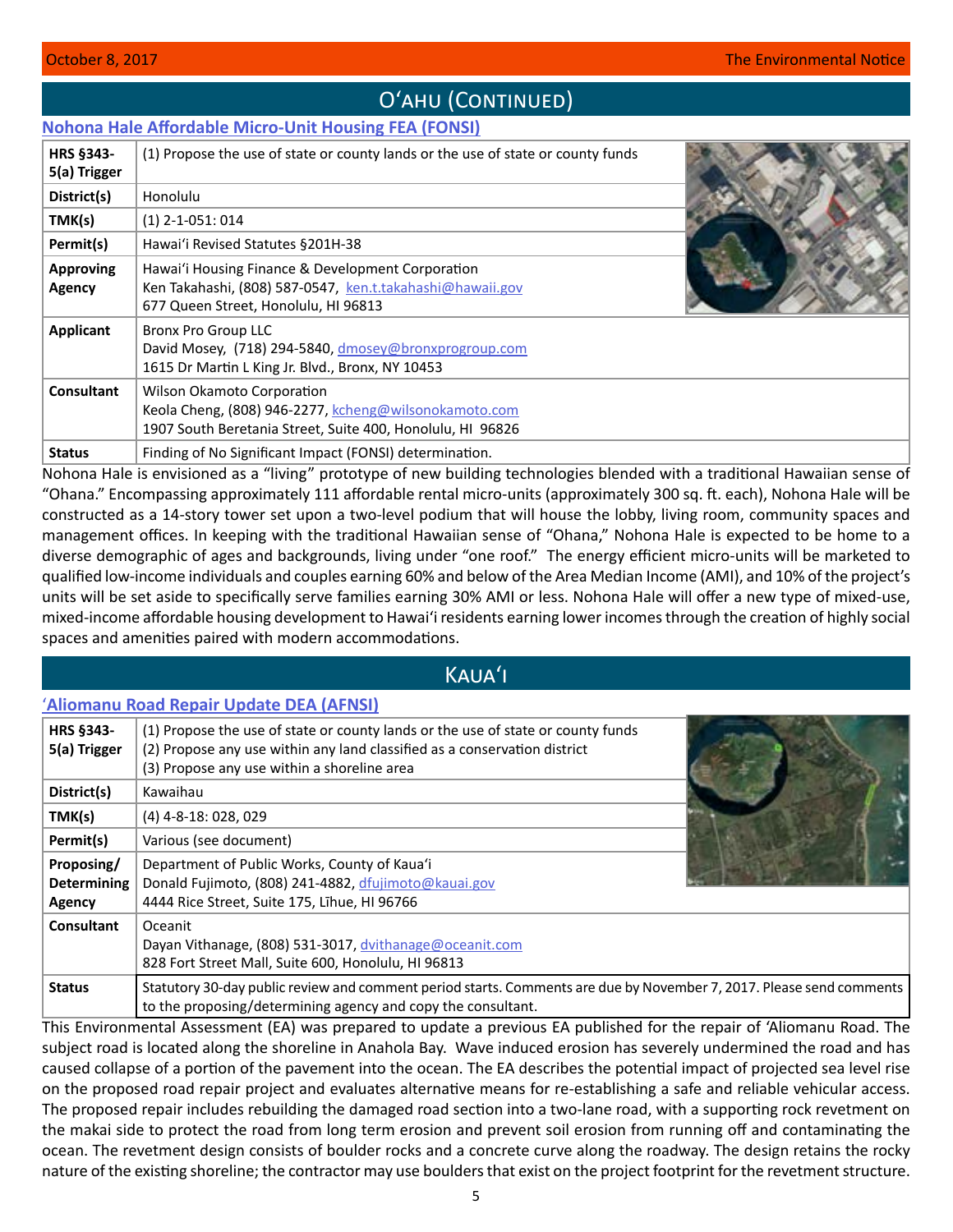# KAUA'I (CONTINUED)

## <span id="page-5-0"></span>**ʻŌpaeka[ʻa Bridge Replacement FEA \(FONSI\)](http://oeqc2.doh.hawaii.gov/EA_EIS_Library/2017-10-08-KA-FEA-Opaekaa-Bridge-Replacement.pdf)**

| <b>HRS §343-</b><br>5(a) Trigger           | (1) Propose the use of state or county lands or the use of state or county funds                                                                                                                                                                                                                                                      |  |
|--------------------------------------------|---------------------------------------------------------------------------------------------------------------------------------------------------------------------------------------------------------------------------------------------------------------------------------------------------------------------------------------|--|
| District(s)                                | Kawaihau                                                                                                                                                                                                                                                                                                                              |  |
| TMK(s)                                     | $(4)$ 4-2-002                                                                                                                                                                                                                                                                                                                         |  |
| Permit(s)                                  | Compliance with Chapter 343 and NEPA<br>National Pollutant Discharge Elimination System (NPDES) Permit; Community Noise<br>Control Permit; Historic Sites Review (Section 106 of NHPA and Chapter 6e, HRS);<br>Work in County Right-of-Way; Subdivision Approval (potential)<br>Grading, Grubbing, Excavating and Stockpiling Permits |  |
| Proposing/<br><b>Determining</b><br>Agency | Department of Public Works, County of Kaua'i<br>Troy Tanigawa, (808) 241-4154, tranigawa@kauai.gov<br>4444 Rice Street, Suite 275<br>Līhu'e, HI 96766-1340                                                                                                                                                                            |  |
| <b>Consultant</b>                          | Geometrician Associates<br>Ron Terry, (808) 969-7090, rterry@hawaii.rr.com<br>P.O. Box 396, Hilo, HI 96721                                                                                                                                                                                                                            |  |
| <b>Status</b>                              | Finding of No Significant Impact (FONSI) determination.                                                                                                                                                                                                                                                                               |  |

The project would replace ʻŌpaekaʻa Bridge by implementing structural and safety improvements that retain the bridge's original one-lane width, length and basic appearance. It would provide a safe bridge accommodating any legal weight of truck or bus, maximize safety for motor vehicles, pedestrians and bicycles, be practical to maintain, and preserve the bridge's historic character. New concrete abutments will be created behind the existing ones, with no alteration to the stream bank. The new concrete deck will rest atop pre-stressed concrete plank girders, which will be extended to the new abutments. The deck will have an asphalt pavement overlay. The design retains and repairs existing visible trusses, and includes steel crash-tested railings inside trusses. For bicycle safety, the deck will be marked with a bicycle "sharrow" symbol to indicate a shared lane and promote driver awareness. The historic character of the bridge is being preserved through a number of design elements that help retain the existing appearance. Extensive mitigation to prevent erosion and sedimentation and impacts to water quality and wildlife will be implemented.

# Previously Published Documents Open for Comment

**Status:** Public review and comment period for these projects began previously. Comments are due October 23, 2017 unless specified otherwise. Please send comments to the relevant agency and copy any relevant applicant and/or consultant.

## **Maui**

**[Renewable energy conversion and sludge processing for the Wailuku - Kahului Wastewater Reclamation](http://oeqc2.doh.hawaii.gov/EA_EIS_Library/2017-09-08-MA-2nd-EISPN-Renewable-Energy-Conversion-and-Sludge-Processing-for-the-Wailuku-Kahului-WWRF.pdf)  [Facility \(WKWWRF\) EISPN Resubmittal](http://oeqc2.doh.hawaii.gov/EA_EIS_Library/2017-09-08-MA-2nd-EISPN-Renewable-Energy-Conversion-and-Sludge-Processing-for-the-Wailuku-Kahului-WWRF.pdf) (comments due 10/9) [Wailuku Apartment Rental Housing Project DEA \(AFNSI\)](http://oeqc2.doh.hawaii.gov/EA_EIS_Library/2017-09-23-MA-DEA-Wailuku-Apartment-Rental-Housing.pdf)**

## **Oʻahu**

**[Mayor Wright Homes Redevelopment DEIS](http://oeqc2.doh.hawaii.gov/EA_EIS_Library/2017-09-08-OA-DEIS-Mayor-Wright-Homes.pdf), [Appendices A-B](http://oeqc2.doh.hawaii.gov/EA_EIS_Library/2017-09-08-OA-DEIS-Mayor-Wright-Homes-Appendices-A-B.pdf), [Appendix C](http://oeqc2.doh.hawaii.gov/EA_EIS_Library/2017-09-08-OA-DEIS-Mayor-Wright-Homes-Appendix-C.pdf), and [Appendices D-O](http://oeqc2.doh.hawaii.gov/EA_EIS_Library/2017-09-08-OA-DEIS-Mayor-Wright-Homes-Appendices-D-O.pdf) [Hale'iwa Improvement District Project EISPN \(Direct to EIS\)](http://oeqc2.doh.hawaii.gov/EA_EIS_Library/2017-09-23-OA-EISPN-Haleiwa-Improvement-District.pdf
) Kap[ālama Terminal Jet Fuel Pipeline DEA \(AFNSI\)](http://oeqc2.doh.hawaii.gov/EA_EIS_Library/2017-09-23-OA-DEA-Kapalama-Terminal-Jet-Fuel-Pipeline.pdf)**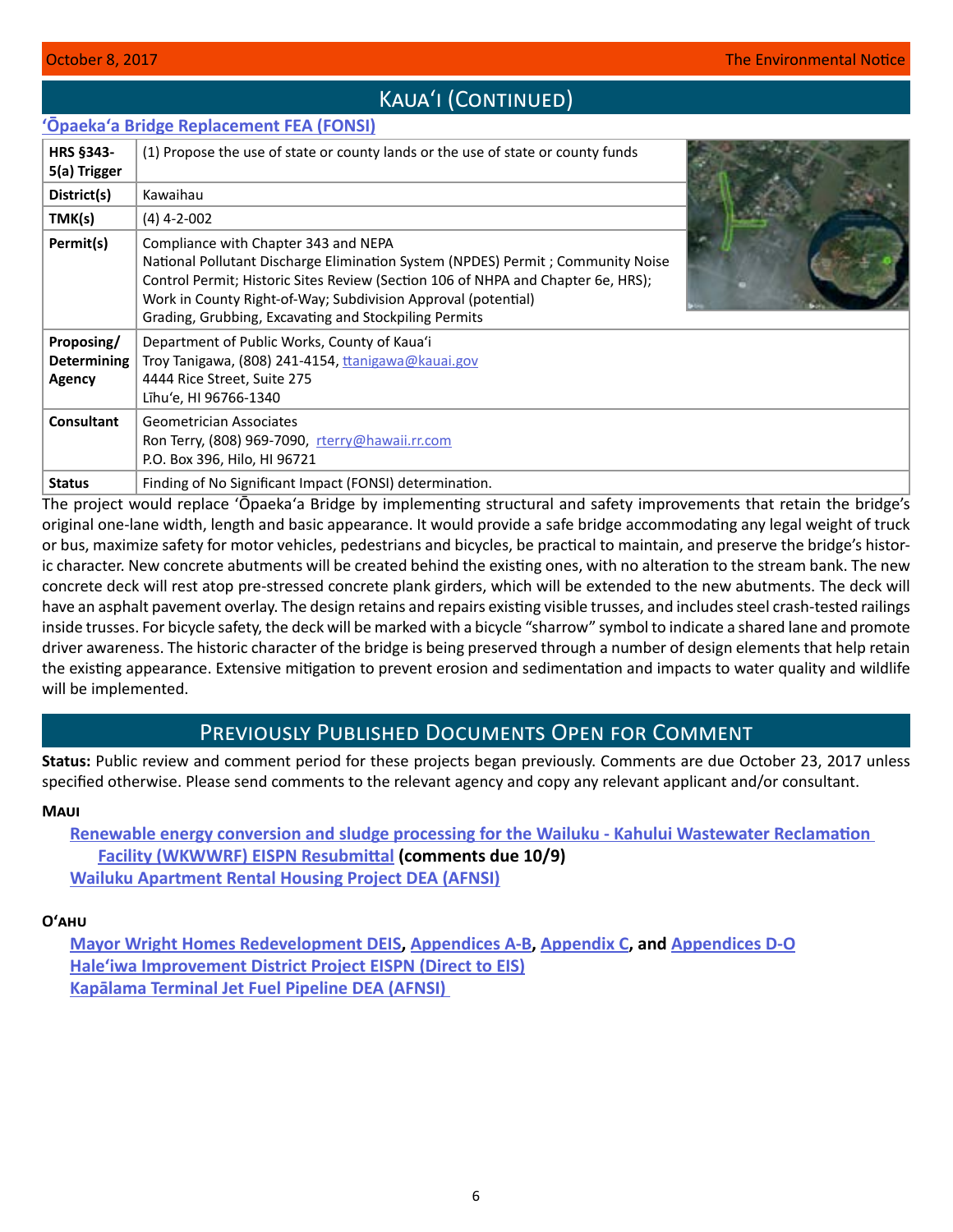# Habitat Conservation Plans

<span id="page-6-0"></span>**[Draft Habitat Conservation Plan Amendment, Kaheawa Wind Power II](http://oeqc2.doh.hawaii.gov/Other_TEN_Publications/2017-10-08-MA-DHCP-Kaheawa-Wind-Power-II.pdf)**

| <b>Applicable</b><br>Law     | HRS Chapter 195D                                                                                                                                                                                                      |
|------------------------------|-----------------------------------------------------------------------------------------------------------------------------------------------------------------------------------------------------------------------|
| Type of Docu-<br>ment        | Draft Habitat Conservation Plan (HCP) Amendment                                                                                                                                                                       |
| <b>Island</b>                | Maui                                                                                                                                                                                                                  |
| District(s)                  | Wailuku, Lahaina                                                                                                                                                                                                      |
| TMK(s)                       | $[2]$ 3-6-001:014, 4-8-001:001                                                                                                                                                                                        |
| <b>Permits Re-</b><br>quired | Incidental Take License                                                                                                                                                                                               |
| <b>Applicant</b>             | Kaheawa Wind Power II (KWP II)<br>Mr. Mitchell Craig, (808) 633-3723, mcraig@terraform.com<br>3000 Honoapi'ilani Hwy., Wailuku, HI 96793                                                                              |
| <b>Approving</b><br>Agency   | Department of Land and Natural Resources, State of Hawai'i<br>Glenn Metzler, Habitat Conservation Planning Associate, (808) 587-4149, glenn.m.metzler@hawaii.gov<br>1151 Punchbowl St., Room 325, Honolulu, HI, 96813 |

KWP II operates a 21-megawatt wind energy generation facility on leased State of Hawaiʻi Conservation District lands near Maʻalaea on Maui, Hawai'i, supplying electricity to Maui Electric Company Ltd. The project has an approved HCP and associated Incidental Take License (ITL) that was issued January 5th, 2012 for take of three bird species and one bat species protected under state and federal endangered species laws. Estimated take for two of those species, the Hawaiian hoary bat and Nēnē, have been higher than anticipated in the original HCP. As a result the applicant has requested an amended HCP and amended ITL that increase the incidental take request for these two species over the remaining 20-year permit term. KWP II would implement avoidance and minimization measures and monitoring, and provide mitigation commensurate with the new take levels. Mitigation would include funding research, restoration of habitat, and/or control of threats relevant to each species.

The public may send comments to the Approving Agency Contact listed above. Comments must be received by December 7, 2017. The Division of Forestry and Wildlife will also hold a public hearing on Maui to receive comments. The date and location of the public hearing will be made available via legal notice.

# National Historic Preservation Act, Section 106 Consultation

## **[Dowsett Highlands Relief Sewer](http://oeqc2.doh.hawaii.gov/Other_TEN_Publications/2017-10-08-OA-Section-106-Dowsett-Highlands-Relief-Sewer.pdf)**

| <b>Island</b>    | Oʻahu                                                                      |  |
|------------------|----------------------------------------------------------------------------|--|
| District(s)      | Honolulu                                                                   |  |
| TMK(s)           | $[1]$ 1-7, 1-8, 1-9, and 2-2                                               |  |
| Proposing &      | Department of Health (DOH), Environmental Division, Wastewater Branch      |  |
| <b>Approving</b> | State of Hawai'i                                                           |  |
| Agency           | Ms. Sue Liu, (808) 586-4294, wwb@doh.hawaii.gov                            |  |
|                  | 919 Ala Moana Blvd., Room 309, Honolulu, HI, 96814                         |  |
| <b>Status</b>    | Comments due no later than November 7, 2017 to Sue Liu: wwb@doh.hawaii.gov |  |

The project involves design and construction of approximately 16,850 linear feet of 8-inch to 24-inch diameter new gravity sanitary sewers. The main alignment is proposed to begin along Nuʻuanu Pali Drive, follow along Pali Highway, Dowsett Avenue, Pali Highway and Nuʻuanu Avenue, and end at School Street. Branch sewers intercepting or replacing existing sewer mains are proposed along Wyllie Street, Lā'imi Road, Pelekane Drive, Jack Lane and Ahi Place.

DOH has engaged the State Historic Preservation Division (SHPD) to determine the presence of potential sites of historic importance within the vicinity of the project area as well as the potential impact of the project on such sites, if present. A selective architectural reconnaissance level survey to properly identify, document and address potential effects to any surface historic properties within the area of potential effect has been submitted SHPD. In addition, an archaeological monitoring plan, meeting the requirements of HAR Chapter 13-279-4, has been developed for all ground disturbance work and submitted to SHPD for review and approval.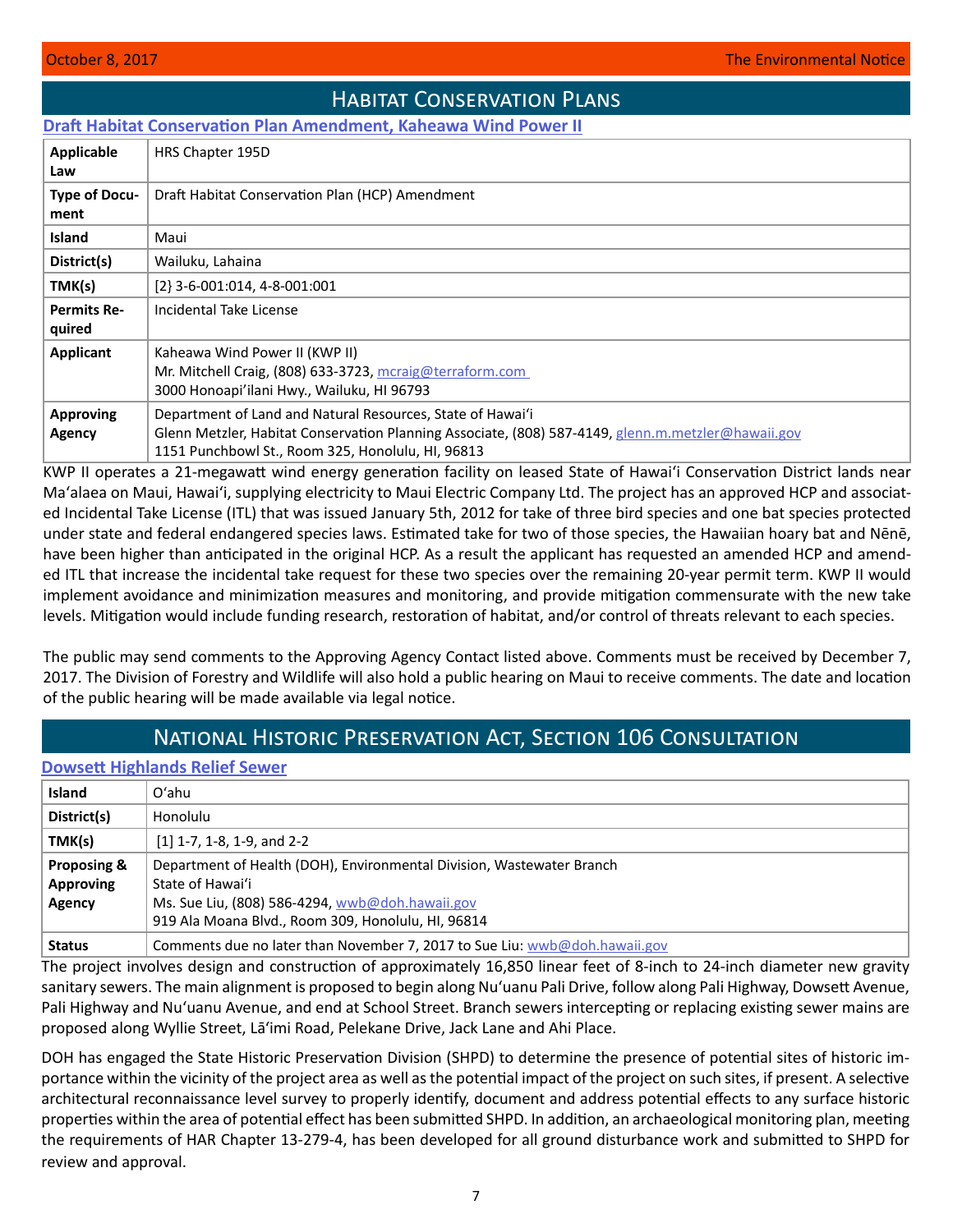# **SHORELINE NOTICES**

# Applications for Shoreline Certification

<span id="page-7-0"></span>The shoreline certification applications below are available for review at the Department of Land and Natural Resources offices on Kauaʻi, Hawaiʻi, Maui, and Honolulu, 1151 Punchbowl Street, Room 220 (HRS § 205A-42 and HAR § 13-222-12). All comments shall be submitted in writing to the State Land Surveyor, 1151 Punchbowl Street, Room 210, Honolulu, HI 96813 and postmarked no later than 15 calendar days from the date of the public notice of the application. For more information, call Ian Hirokawa at (808) 587-0420.

| File No. | <b>Date</b> | Location                                                                                                                                                                                     | Applicant/Owner                                                                                                                          | <b>TMK</b>        |
|----------|-------------|----------------------------------------------------------------------------------------------------------------------------------------------------------------------------------------------|------------------------------------------------------------------------------------------------------------------------------------------|-------------------|
| OA-1781  | 9/14/17     | Lot 24 and Lot 24A Waimanalo Beach Lots Plat 2046 situate at Waimanalo.<br>Ko'olaupoko, O'ahu<br>Address: 41-891 Laumilo Street<br>Purpose: Improvements and renovations                     | Sam O. Hirota,<br>Inc./ Cavolo Trust,<br>Michael Milligan<br>and Jeanne Milli-<br>gan Trustees                                           | $(1)$ 4-1-005:056 |
| OA-1784  | 9/27/17     | Lot 1267 Land Court Application 1095 situate at Kahuku, Ko'olauloa, O'ahu<br>Address: 56-155 Kamehameha Highway<br>Purpose: Building permit                                                  | Walter P. Thomp-<br>son, Inc./ Ma-<br>laekahana Bay<br><b>LLC</b>                                                                        | $(1)$ 5-6-001:090 |
| KA-424   | 9/25/17     | Lot 18 Wainiha Hui Land Being a Portion of R.P. 7194 L.C. Aw. 11216, Ap. 5 to<br>M. Kekauonohi situate at Wainiha, Hanalei, Kaua'i<br>Address: 7214 Alamo'o Road<br>Purpose: Building permit | Honua Engineer-<br>ing, Inc./ Aninini-<br>na, LLC - Mike L.<br>Fleiss, Trustee of<br>Sole Member c/o<br>Mr. Chris Mays,<br>Armanino, LLP | $(4)$ 5-8-008:040 |

# Proposed Shoreline Certifications and Rejections

The shoreline notices below have been proposed for certification or rejection by the Department of Land and Natural Resources (HRS § 205A-42 and HAR § 13-222-26). Any person or agency who wants to appeal shall file a notice of appeal in writing with DLNR no later than 20 calendar days from the date of this public notice. Send the appeal to the Board of Land and Natural Resources, 1151 Punchbowl Street, Room 220, Honolulu, Hawai'i 96813.

| File No.      | Proposed/Rejected                   | Location                                                                                                                                                                                | Applicant/Owner                                                | <b>TMK</b>            |
|---------------|-------------------------------------|-----------------------------------------------------------------------------------------------------------------------------------------------------------------------------------------|----------------------------------------------------------------|-----------------------|
| <b>HA-544</b> | Proposed Shoreline<br>Certification | Lot No. 5 of "Waikoloa Lot 2 Subdivision" File Plan No. 2288 situate<br>at Anaeho'omalu, South Kohala, Hawai'i<br>Address: Napaka Kai Place<br>Purpose: Future construction (residence) | Thomas Patti-<br>son/Geary<br>Family Revoca-<br>ble Trust      | $(3) 6 - 9 - 009:005$ |
| <b>HA-546</b> | Proposed Shoreline<br>Certification | Lot 36 as shown on Map 6 of Land Court Consolidation 129 situate at  <br>Waika, North Kohala, Hawai'i<br>Address: 59-105 Pakuikui Place<br>Purpose: Obtain county permits               | Wes Thomas/<br>Tom Lee Trust<br>and Katherine<br>Lee Trust     | $(3)$ 5-9-016:024     |
| MA-667        | Rejection                           | Lot 21 and 5' Road Lot of the Sunset Beach Lots situate at Kuau,<br>Makawao, Maui<br>Address: 133 Aleiki Place<br>Purpose: Permit                                                       | Akamai Land<br>Surveying, Inc./<br>Ed M. & Leslie<br>W. Davies | $(2)$ 2-6-012:031     |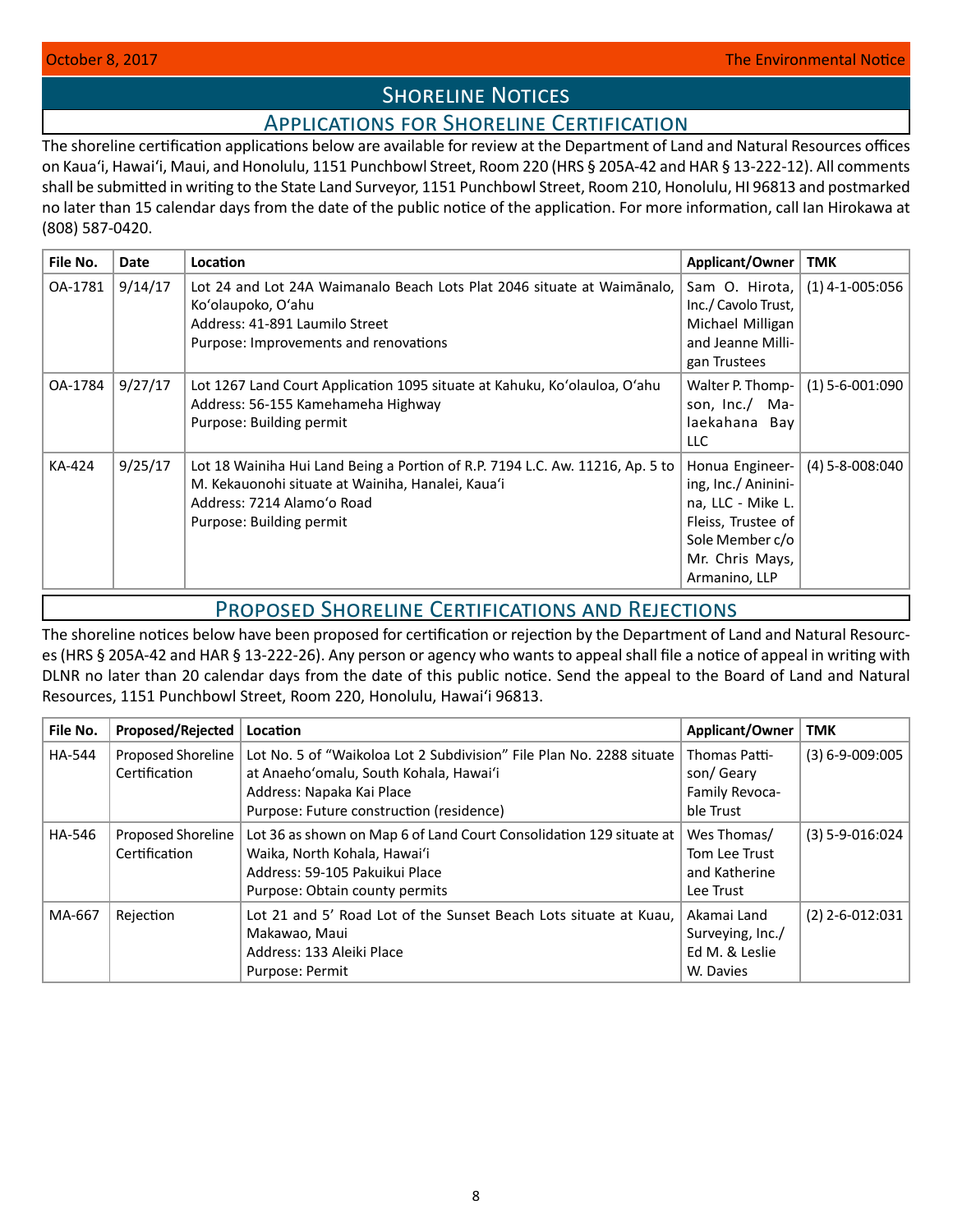# Coastal Zone Management Notices Special Management Area (SMA) Minor Permits

<span id="page-8-0"></span>The SMA Minor permits below have been approved (HRS § 205A-30). For more information, contact the relevant county/state planning agency. Honolulu (768-8014); Hawaiʻi (East 961-8288, West 323-4770); Kauaʻi (241-4050); Maui (270-7735); Kakaʻako or Kalaeloa Community Development District (587-2841).

| Location (TMK)                            | <b>Description (File No.)</b>                                                                                                                                                  | <b>Applicant/Agent</b>                                                  |
|-------------------------------------------|--------------------------------------------------------------------------------------------------------------------------------------------------------------------------------|-------------------------------------------------------------------------|
| Kaua'i: Niumalu (3-2-003: 009)            | After-the-Fact Fence, Gate, Grading, Walkway, Driveway<br>$(SMA(M)-2017-6)$                                                                                                    | Kamal Salibi                                                            |
| Kaua'i: 'Anini (5-3-005: 001)             | Renovations to Four Buildings and After-the-Fact Fence and  <br>Gate (SMA(M)-2018-1)                                                                                           | <b>Hawaiian Preservation Trust</b>                                      |
| Kaua'i: Hanalei (5-4-004: 009 and<br>010) | Proposed Milking Shed with Wastewater Disposal and Septic,<br>Rubber Feeding Troughs with Corrugated Roof, and Conversion<br>of Existing Warehouse to Creamery (SMA(M)-2018-2) | William F. Mowry                                                        |
| Maui: Ka'anapali (4-4-008: 016)           | Five-Lot Subdivision (SM2 20130014)                                                                                                                                            | Kaanapali Investments LLC                                               |
| Maui: Haiku (2-8-006: 007)                | Pouring Concrete Over Gravel (SM2 20170070)                                                                                                                                    | <b>Charles Spence</b>                                                   |
| O'ahu: Honolulu (2-3-037: 001)            | Addition of Skylights to the Ala Moana Regional Park Diamond<br>Head Bathhouse (2017/SMA-32)                                                                                   | Department of Design and Construc-<br>tion, City and County of Honolulu |
| O'ahu: Kailua (4-3-005: 068 and 070)      | Verizon Wireless - Lanikai - Telecommunications Facility (2017/<br>SMA-35)                                                                                                     | Cellco Partnership dba Verizon Wire-<br>less / General Dynamics         |

# **FEDERAL NOTICES**

As a courtesy, listed below are relevant entries from the Federal Register published since the last issue of *The Environmental Notice*. For more information, click on the title link, also available at [www.federalregister.gov](http://www.federalregister.gov).

# **Rule: [Safety Zone; Pacific Ocean, Kīlauea Lava Flow Ocean Entry on Southeast Side of Island of Hawai](https://www.federalregister.gov/documents/2017/09/29/2017-20902/safety-zone-pacific-ocean-kilauea-lava-flow-ocean-entry-on-southeast-side-of-island-of-hawaii-hi)**ʻ**i, HI (published 9/29/2017)**

The Coast Guard is extending, for an additional six months, the existing temporary safety zone surrounding the entry of lava from the Kīlauea volcano into the navigable waters of the Pacific Ocean on the southeast side of the Island of Hawaiʻi, HI. The extension of this safety zone is necessary to protect persons and vessels from hazards associated with molten lava entering the ocean while the proposed rule is reviewed. **This rule is effective from September 28, 2017 through March 28, 2018.**

# **Notice: [Takes of Marine Mammals Incidental to Specified Activities; Taking Marine Mammals Incidental to a](https://www.federalregister.gov/documents/2017/09/25/2017-20362/takes-of-marine-mammals-incidental-to-specified-activities-taking-marine-mammals-incidental-to-a)  [Geophysical Survey in the Central Pacific Ocean](https://www.federalregister.gov/documents/2017/09/25/2017-20362/takes-of-marine-mammals-incidental-to-specified-activities-taking-marine-mammals-incidental-to-a) (published 9/25/2017)**

In accordance with the regulations implementing the Marine Mammal Protection Act (MMPA) as amended, notification is hereby given that NMFS has issued an incidental harassment authorization (IHA) to the University of Hawaiʻi (UH) to incidentally take, by Level A and Level B harassment only, marine mammals during a marine geophysical survey in the Central Pacific Ocean. This **Authorization is valid from September 14, 2017 through September 13, 2018**